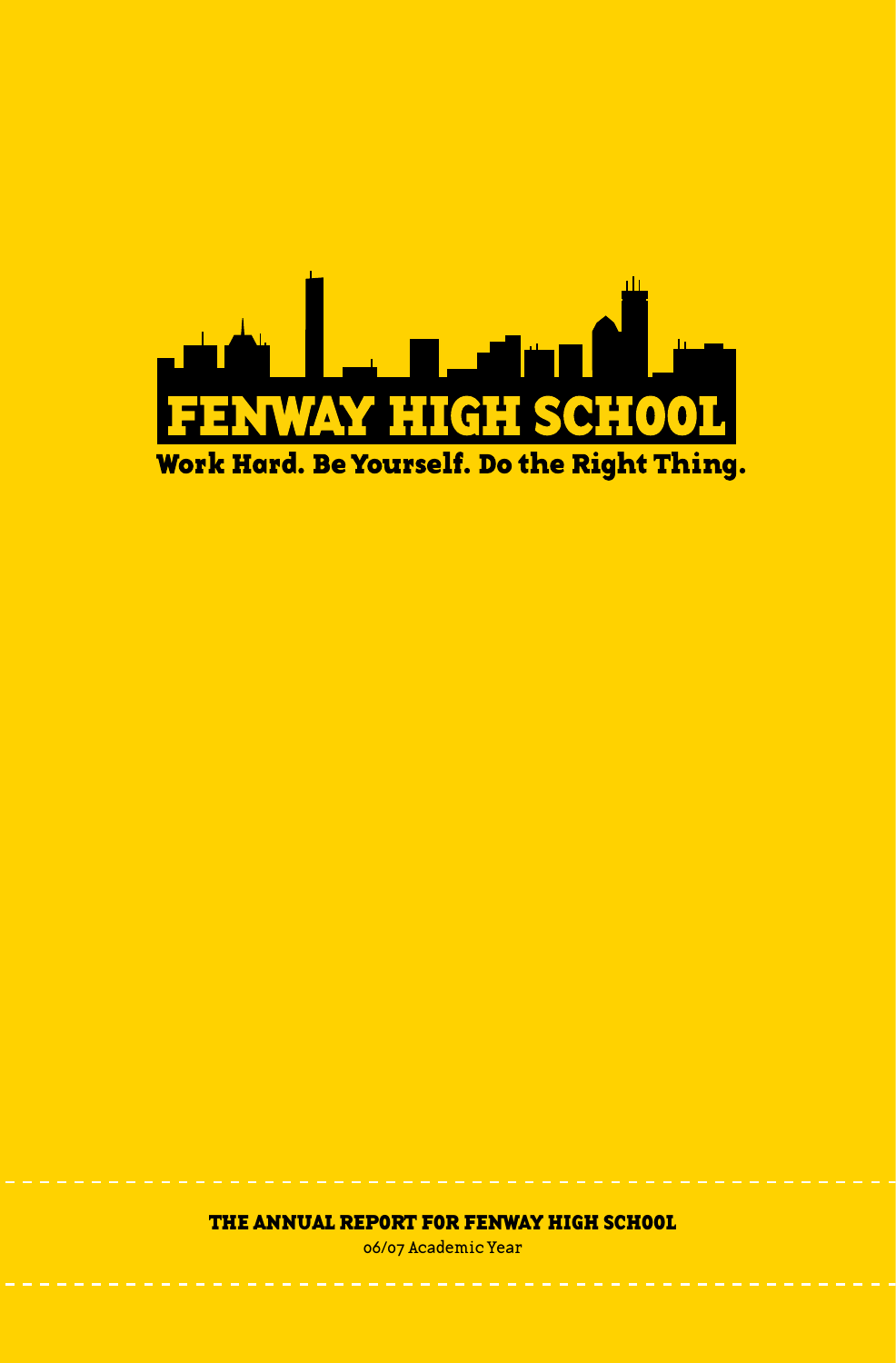

## FENWAY'S MISSION is to create a socially committed and morally responsible community of learners, which values its students as individuals. Its goal is to encourage academic excellence and the Habits of Mind, self-esteem and leadership development among all the school's students.

**SINCE , FENWAY HAS PUBLISHED AN ANNUAL** *YEAR IN REVIEW* of almost 30 pages. It has been an expansive school record of goals and initiatives, curricular and program innovations, demographic and achievement data, external partnerships and financial support. *Te Year in Review* also served as a mini photo album.

Last year, Fenway's development committee decided it was time for the school to redesign its outreach materials. In this era of succinct annual reports, slim brochures, and sparkling "face books," the old *Year in Review* had begun to feel cumbersome and out of place. It was a fedora in a stadium of baseball caps.

There are two reasons to send you, our Friends of Fenway, some sort of record each year. First, we want to acknowledge the many contributions you have made to the education–and hence, to the future lives–of our students. Second, we want to remind you of the spirited work that continues to take place at Fenway. We hope this new Annual Report invites you to turn the page and enjoy a few moments from 2006-07 among Fenway's community of learners.

> ROSEMARY SEDGWICK *Director of School Development & Partnerships*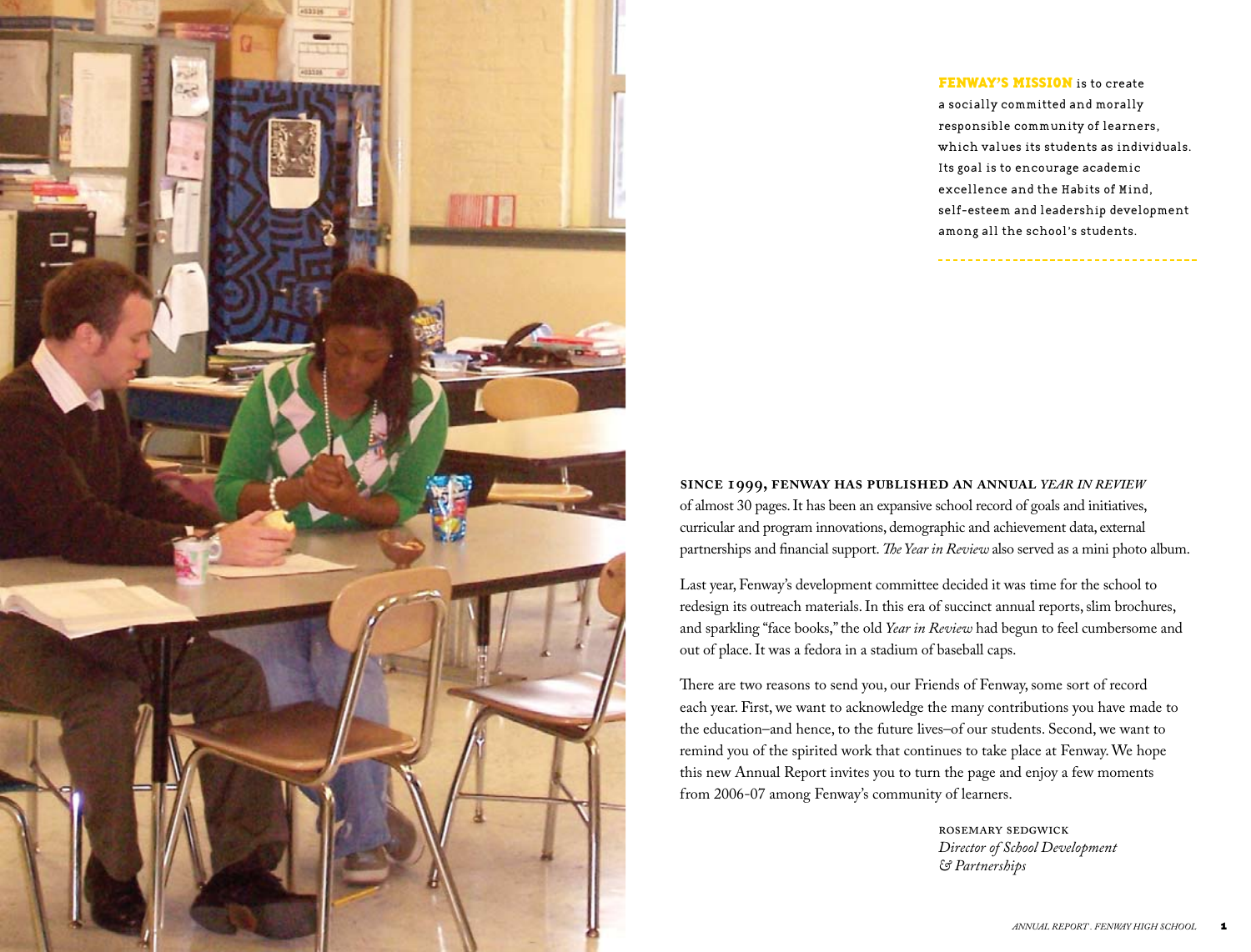

Peaav Kemp *Head of School*

**WHEN FENWAY WAS FOUNDED IN , ITS GOAL WAS TO KEEP ALL** its students in school and engaged in learning. Fulfilling that goal was the measure of its success. As demands on the school have evolved over the years, so have the ways Fenway's effectiveness has been measured. Collaboration with educational networks and community organizations led in the 1990's to portfolio assessment and student exhibitions. Within another decade, Massachusetts mandated standardized testing in the form of the MCAS (Massachusetts Comprehensive Assessment System).

#### I SEE FENWAY AS ALWAYS RESPONDING TO THE CHANGING DEMANDS OF OUR

society, AND ALWAYS MEASURING UP-while remaining true to our original goal of engaging students in learning. This past spring, for example, Fenway was one of only three Boston schools to be designated a Commonwealth Compass School for its exemplary performance on the MCAS. We are especially proud that our efforts to provide an engaging, intellectually rich education has been reflected in the MCAS scores of our students with significant learning disabilities, and that the majority of these students are enrolled in two or more regular education classes.

Currently, Fenway is setting our college admissions rate as one measure of our effectiveness. No longer is it enough for our students to graduate. **SUCCESS, FOR MOST OF OUR** STUDENTS, WILL BE MEASURED BY WHETHER THEY GO TO COLLEGE. AND **WHERE THEY GO.** Last year, 99% of our seniors graduated, and  $82\%$  of them were admitted to college. Moreover, almost 90% of our college-bound graduates went off to four-year institutions, an increase of 20% over the previous year.

our PARTNERSHIP WITH EMMANUEL COLLEGE, which began in 2004, is largely responsible for the increase in admissions to competitive colleges. Over the past three years, 85 of our upperclassmen have taken courses, free of charge, at Emmanuel, with the numbers growing each year. Even Fenway students who don't attend the Emmanuel courses become motivated to apply to four-year colleges when they see others succeeding on a nearby college campus.

Many such partnerships bolster our success. I extend **MY SINCERE APPRECIATION** for all that our partners and friends do to support Fenway High School, and I ask that you continue your support in our  $25<sup>th</sup>$  year, as we work to ensure that all of our students are measuring up, because of, not in spite of, their engagement in learning.



trustees LINDA J. M. DAVIDSON, ESQ. *Davidson Law Practice*

DR. EILEEN DE LOS REYES *Author, Researcher*

MS. SALLY DIAS, *VP of Programs in Education & Director of the Lynch Institute, Emmanuel College*

MS. DOTTIE ENGLER, *Project Manager, Boston Plan for Excellence*

MR. RUDMAN HAM, *Retired; Previously Director of Operations, Children's Hospital*

MS. ANNE LEVINE, *VP for External Affairs, Dana-Farber Cancer Institute*

MR. DAVID RABKIN *VP for Technologies, Museum of Science*

DR. ROBERT ROSS, PH.D. *VP for Academic & Student Affairs, Cape Cod Community College*

MR. SCOTT WILDMAN *Principal Investigator, Pfizer Research Technology Center*

#### parents

MS. MARCIA BOWEN MS. JOYCE COLEMAN MS. MARY GAFFNEY MR. KENNETH J. GRIFFIN MR. DENNIS MICHAUD

#### students

KIM GAUILLAUME LUIS ACEVEDO

#### fenway high school faculty

MR. KEVIN BRILL, *Associate Head Of School* MS. JOYCE KAZAJIAN, *Special Education Coordinator* MS. PEGGY KEMP, *Head Of School* 

MS. DAGMAR KOESLING *Math Teacher, Boston Teacher Residency Coordinator*

MS. ROSEMARY SEDGWICK, *Director, School Dev. & Partnerships*

MS. ELISA VAN VOORHIS, *Spanish Teacher*

## Rud Ham. Eileen de los Reyes

*Co-chairs, Fenway Board of Trustees*

**FENWAY HAS TRAVELED A LONG WAY** in the past 24 years, but has never strayed from  $TTS$ FOUNDING PRINCIPLE THAT ALL STUDENTS CAN **LEARN.** From the start, Fenway has been a community of learners, in which every student is treated with respect, care, and the expectation of academic achievement. From the special support given in small groups to the special challenge of enrollment in college courses, Fenway has sought to keep young minds stimulated and young hearts "doing the right thing."

A key aspect of Fenway's success in engaging students has been its vision of THE CITY AS A CLASSROOM. Early on, the school discovered that students were invigorated and inspired by learning in adult worksites and organizations. Simultaneously, outside collaborators were finding out that the opportunity to know, work with, and hear from these wonderful kids is priceless.

Fenway's history may be traced in the outside connections it has developed to support this vision. Now, going into Fenway's 25<sup>th</sup> year, we are pleased that–after three major moves—the school has

## put down ROOTS IN A NEIGHBORHOOD RICH

### WITH RESOURCES FOR FENWAY STUDENTS.

Our partnership with Emmanuel College is one example. There are many others.

A goal for the Board in 07.08 is to expand Fenway's network of connections. We invite you to join us in this initiative. Please contact Rosemary Sedgwick (617.262.7929) or Peter Gray (617.635.9911 EXT. 250) in Fenway's Office of School Development & Partnerships for more information.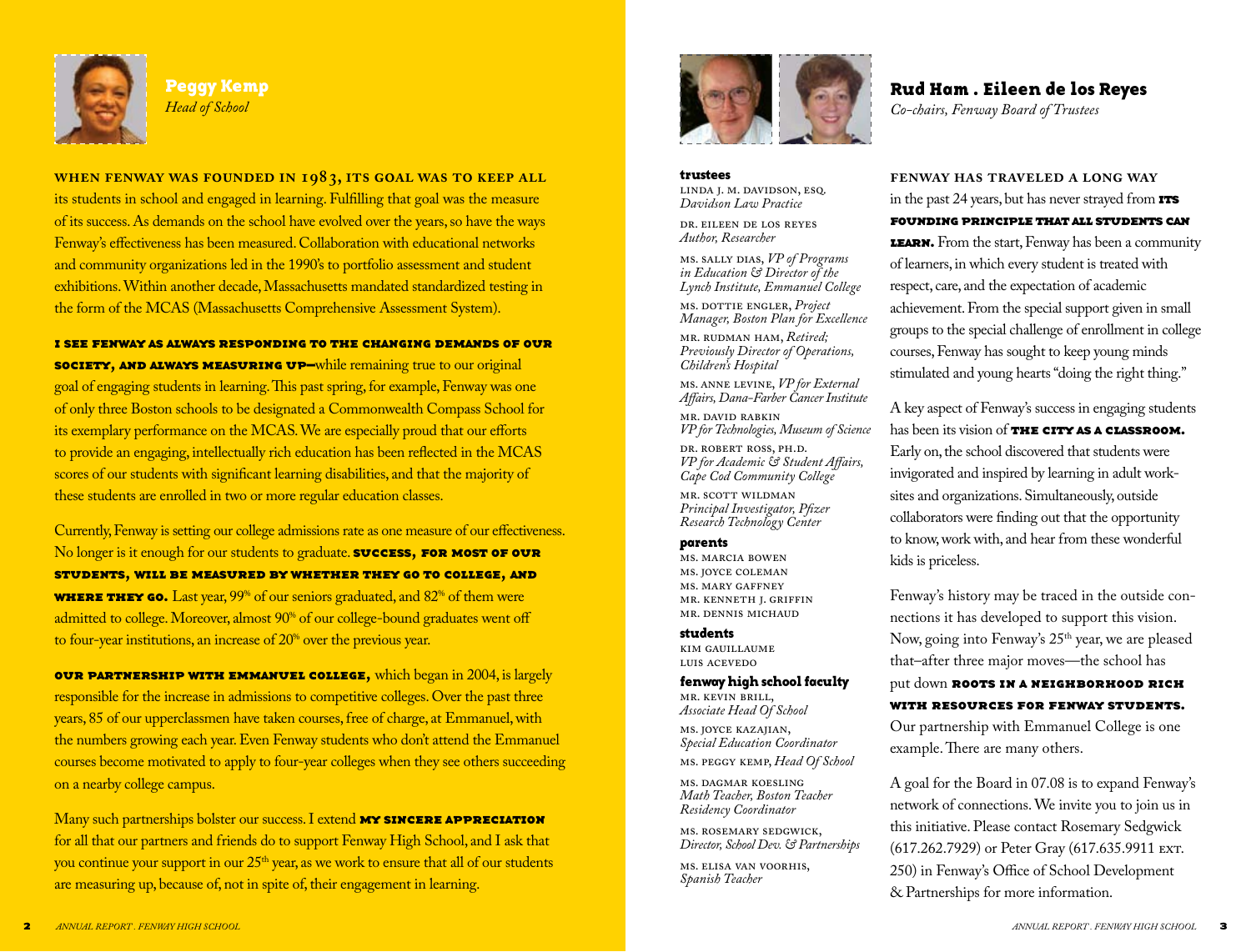**THE VENTURES PROGRAM CONNECTS FENWAY JUNIORS AND SENIORS** to adults in worksites across Boston. This past year, **A NEW COLLABORATION WITH** BLUE CROSS BLUE SHIELD OF MASSACHUSETTS (BCBSMA) employees in the nearby Landmark Center brought mentors in to teach juniors about finance and help prepare them for the "Pitch." At the Pitch, hosted for the first time last year in BCBSMA conference rooms–with food, technology, and printing services supplied–student teams presented proposals for businesses or services they felt are needed in the community. Outside adults acted as would-be investors, and assessed the proposals on how engaging and well prepared they were. The professional environment **BROUGHT OUT THE** PROFESSIONAL BEST OF THE STUDENTS, and geared them for the job shadows and senior internships to come next year.

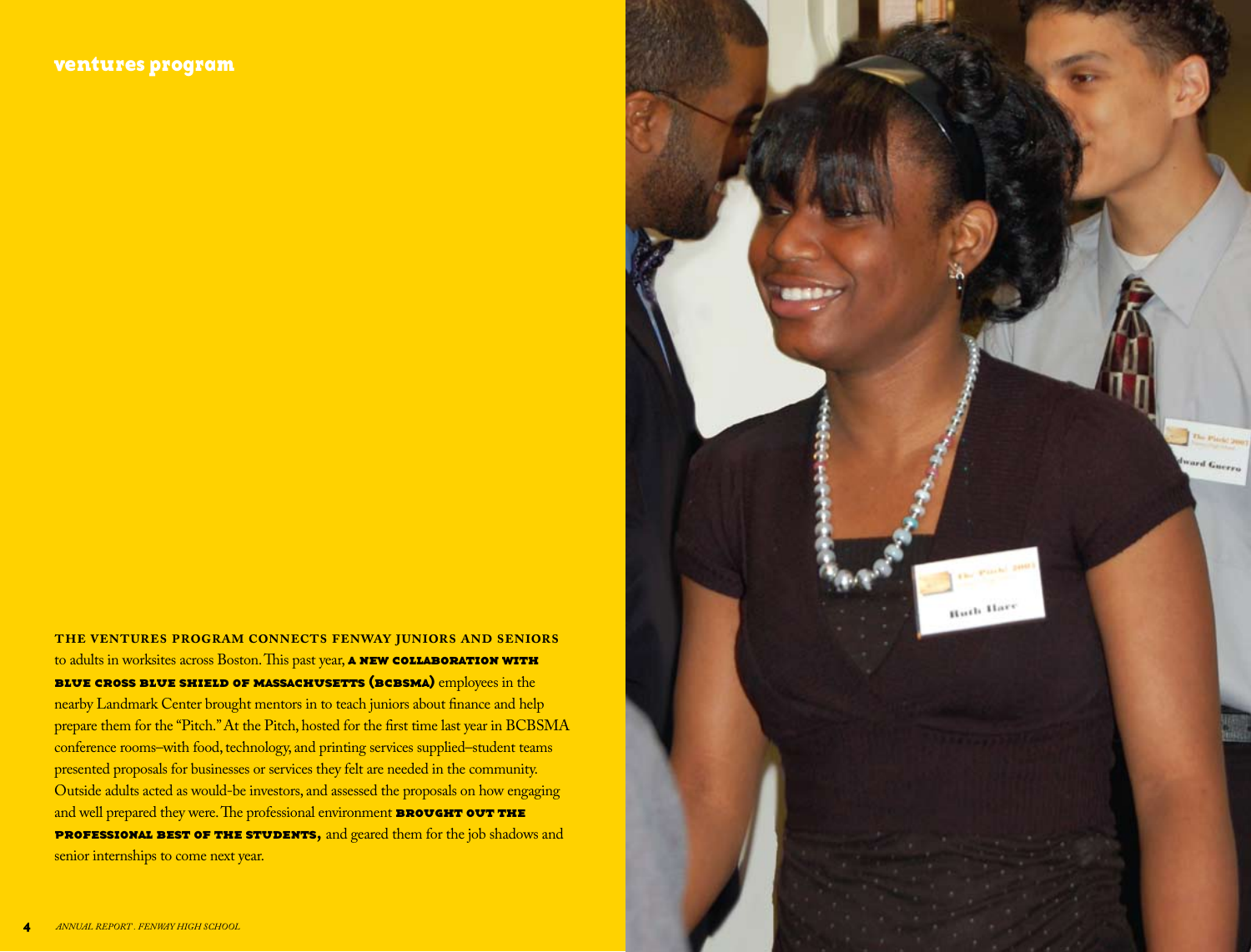

## class of 2007

#### FENWAY GRADUATES 2007. DATA

- 68 Seniors in class
- 67 Total graduates
- 99% Graduation rate
- 55 Total graduates going to college, as of June 2007
- 82% College admissions rate
- 89% Admissions to 4-year colleges
- 11% Admissions to 2-year colleges
- 18% Employment or undecided

#### COLLEGE ADMISSIONS

Becker College Benjamin Franklin Institute of Technology Bentley College Boston College (3) Boston University College of Fine Arts Bridgeport University, CT Bridgewater State College (2) Bryn Mawr College, PA Bunker Hill Community College (2) Cabrini College, PA Clark Atlanta University, GA Curry College Emerson College Emmanuel College (2) Fitchburg State College Franklin Pierce College, NH Hampshire College Hampton University, VA Johnson C. Smith University, NC

Lesley College (2) Lincoln University, PA MassBay Community College Massachusetts College of Liberal Arts Mount Holyoke College Newbury College Northeastern University Providence College, RI Quincy College Regis College (5) Salem State College (2) Simmons College Smith College (2) **Suffolk University** UMass Amherst (4) UMass Boston (2) University of New Hampshire, NH Wentworth Institute of Technology (2) Wheelock College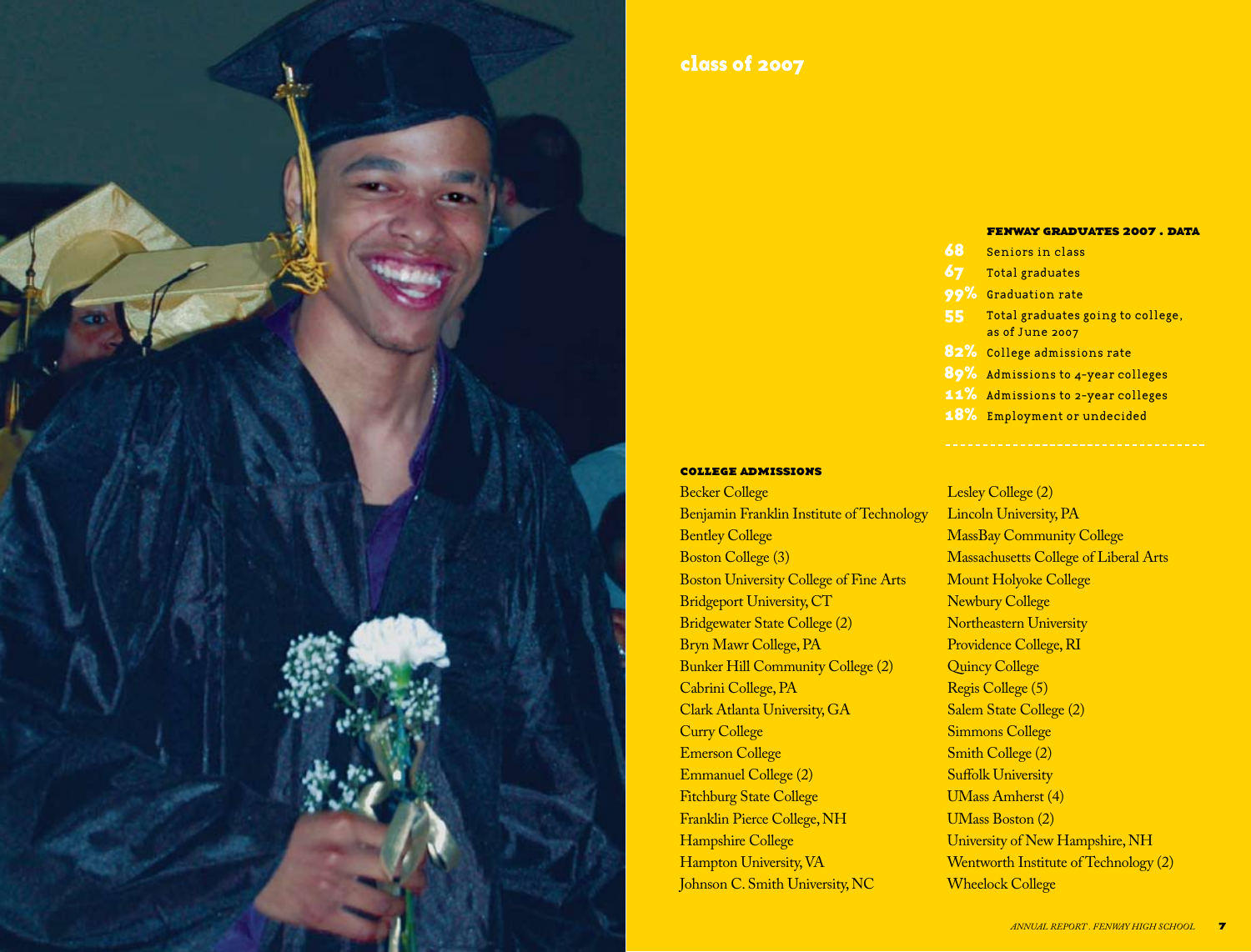

## data

STUDENTS



**TEACHING STAFF** 



FENWAY SOPHOMORES MCAS DATA. SPRING 2007

|                              | Passed ELA | Passed Math |
|------------------------------|------------|-------------|
| Fenway High School           | 100%       | 91%         |
| <b>Boston Public Schools</b> | 87         | ヌっ          |
| Massachusetts                | 94         | 91          |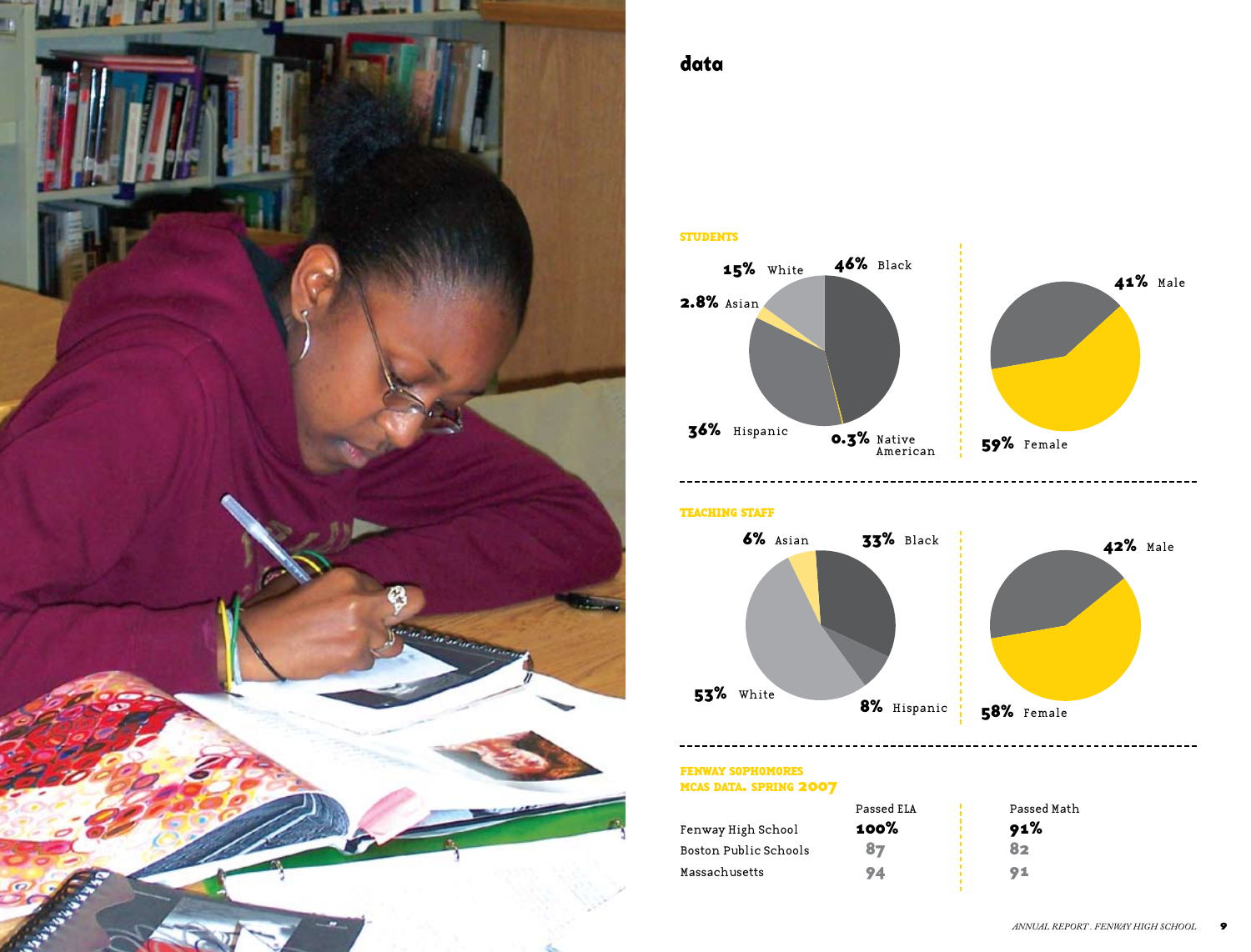## financial support

#### FENWAY DEVELOPMENT COMMITTEE

Dick Belin Joyce Coleman Dottie Engler John Esty Judy King Barbara Macdonald ALLIES (OVER \$5,000) The Rosenberry Family Daniel Rothenberg SPONSORS (\$1,000 - \$5,000) William Barclay Susanne Beck & Bill Parker Harriet B. Belin Dick Belin Stacy Blake-Beard John Brodeur John S. & Mary Alice Callahan Kate & Gerald Chertavian Eileen & Gaston de los Reyes Dottie Engler Rosalind Gorin & Matthew Budd Je ffrey B. Gray & Karen Rheinlander-Gray Rud & Judie Ham Peggy Kemp Carol Lazarus Kenneth and Marianne Novack David Rabkin & Patti Nolan Russell Robb Linda Sackett Eileen Shakespear Janice Sherman Stephen C. Snyder

<u>CONTRIBUTORS (\$251 - 999)</u> Norman & Nancy B. Beecher Tim & Erica Bornstein Sally L. Dias Benjamin C. Esty John Cushing Esty Thomas Harms Mr. & Mrs. Richard Harter Judith S. King Anne L. Levine Barbara McDonough Macdonald Larry Myatt Linda Nathan Robert G. Ross Rosemary Sedgwick David B. Stone Patricia B. Sweet

FRIENDS OF FENWAY  $(\texttt{UP TO $250})$ Kristin Arndt Carol S. Ball & James B. Re Marcia Bowen Judith B. Brown & Lawrence G. Pryor Judith Caplan Amy Carrier Kevin D. Cherry Joyce Davis Coleman Robert Crabtree & Priscilla Ellis Linda J.M. Davidson, Esq. Alice Delana Rev. & Mrs. Tom T. Edwards Mr. & Mrs. Monroe Engel Kothyn C. Evans-Alexander Karen Garrison

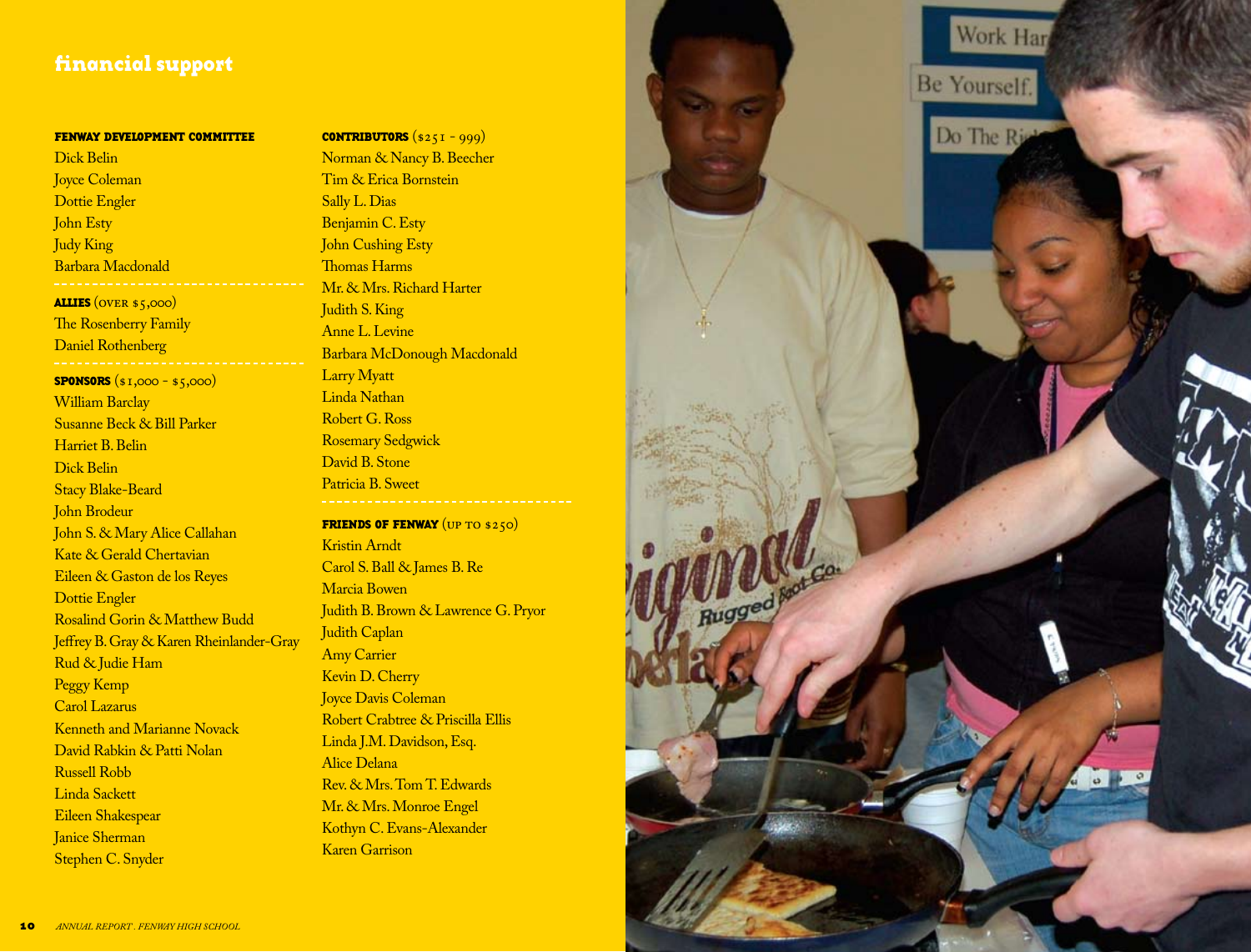

## financial support CONTINUED

#### FRIENDS OF FENWAY CONTINUED

Ruth E. Goodman Thelton E. Henderson Richard Hinman Virginia Loeb Donald P. Lombardi Mr. & Mrs. Robert J. Moran Philip & Laurie Myrick Vera Nordal Robert Pearlman Molly Schen Rebecca A. Steinitz Maurice Vanderpol

### PARENT CONTRIBUTORS

Maria Acevedo Barbara Barros Enrique Borges Carlos Borjas Ivonne Borrero Gardenia Brea Bertha Cazeau Charles Hilaire George Cohen Lisa Condon Flor Correa Julbert Cyprien Michelle Dedominici Mark Delosh Toni Drewery Audilia Fernandes-Depina Mary Gaffney Kenneth Griffin Carlos Guerra Kathleen Keil

### PARENT CONTRIBUTORS CONTINUED Esther Leidolf

Jean Lucien Dennis Michaud Robert Moran Donna Nuzzo-Mueller Juanita Pereira Julia Perez Sharon Peterson Nhut Pham Alicia Reverack Nancy Rivera Digi Rojas Domenic Rosati Charlotte Rose Nardella Thomas Michael Weinstein

#### FINANCIAL SUPPORT FROM ORGANIZATIONS

Boston Red Sox Blue Cross Blue Shield of Massachusetts Center for Collaborative Education Coalition of Essential Schools Dana-Farber Cancer Institute EdVestors Grand Circle Foundation **Harvard University** Jamba Juice **Jillians MASCO** Moses Kimball Fund The N and M Lazarus Fund Nike, Inc. Pfizer Research Technology Center The Plymouth Rock Foundation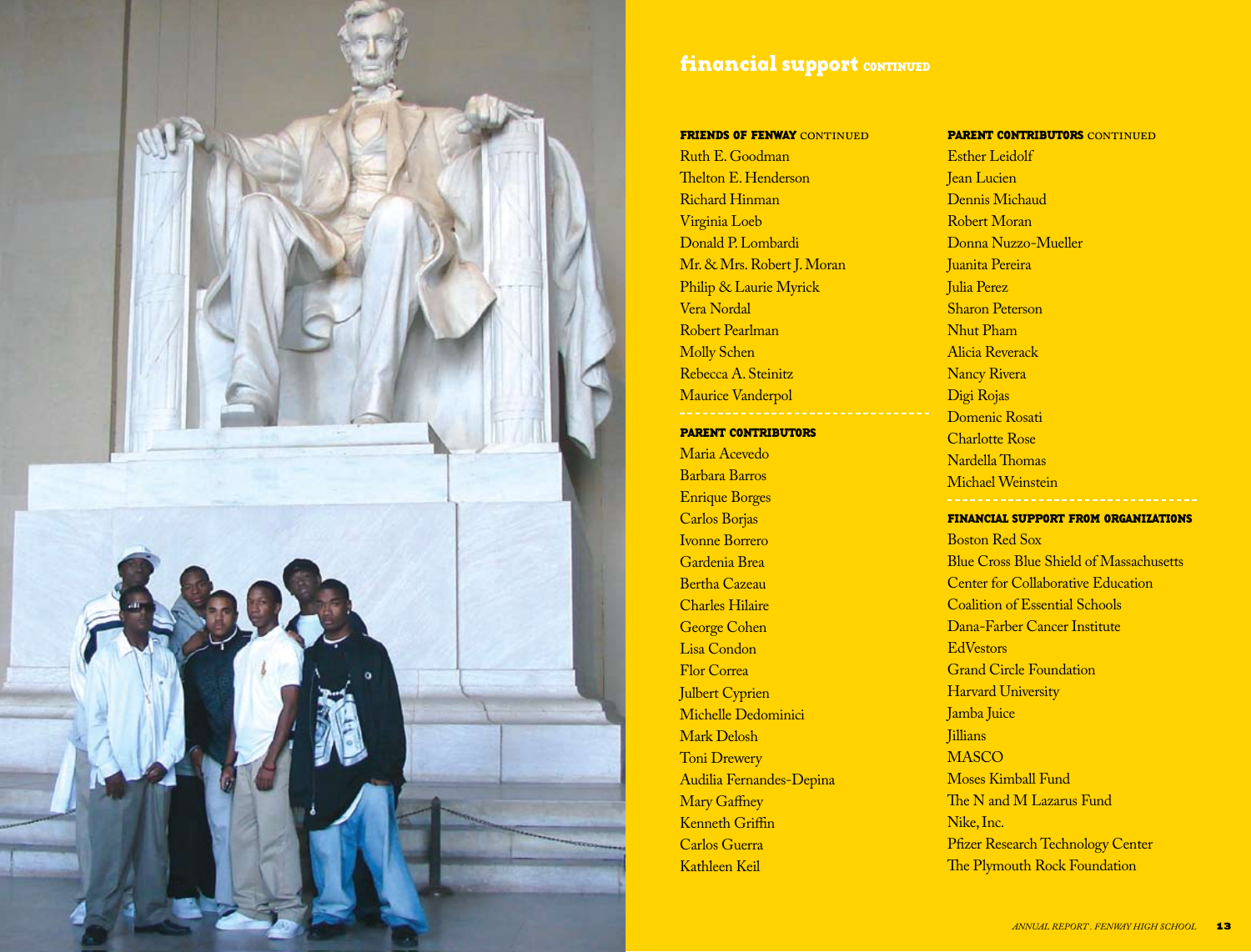## financial support CONTINUED

### JOHN C. ESTY COLLEGE ADVISORY FUND

Harriet B. Belin Lee Paul Klingenstein Laura Jane Musser Fund Northern Piedmont Community Foundation Axel Schupf

### <mark>WALTER S. ROSENBERRY, III FUND</mark>

Susanne Beck John Esty Walter S. Rosenberry, III Charitable Trust

### <mark>IN-KIND CONTRIBUTIONS</mark>

 $(TOTAL VALUE = $86,000)$ Best Buy Landmark Center Blue Cross Blue Shield of Massachusetts Boston Museum of Science Boston Symphony Orchestra Caitlin Corbett Cambridge Insight Meditation Center Children's Hospital Cloud Foundation Emmanuel College Emmanuel College Dance Team Fernanda Cajide Fujitsu Harvard Graduate School of Education Harvard Pilgrim HealthCare Improbable Players Kristina Lamour **MSPCA** Museum of Fine Arts

### <mark>IN-KIND CONTRIBUTIONS</mark> CONTINUED NPR 90.9 FM WBUR

Pat Lentell Project Think Different Rod Macdonald Ron Burton Training Village Simmons College Topf Dance Center SUPPORTERS OF STUDENT TRIP TO THE DOMINICAN REPUBLIC

## Many Fenway faculty and: Aquitaine Group David & Caroline Arond Sandras Barnes Lynn Baum Christian Mission Pentecostal Tabernacle **Julbert Cyprien** Francesca's Espresso Bar Mark Exersky & Susan Ga ffney Mary Gaffney Theresa Gaffney Thomas Gaffney' Matt & Christine Gough Grand Circle Foundation Jane Hiscock & Marijean Faye Holmes Genita Johnson Anne Levine Kia & Demond Martin Mariko Taniguchi Paula & Paul Trombi

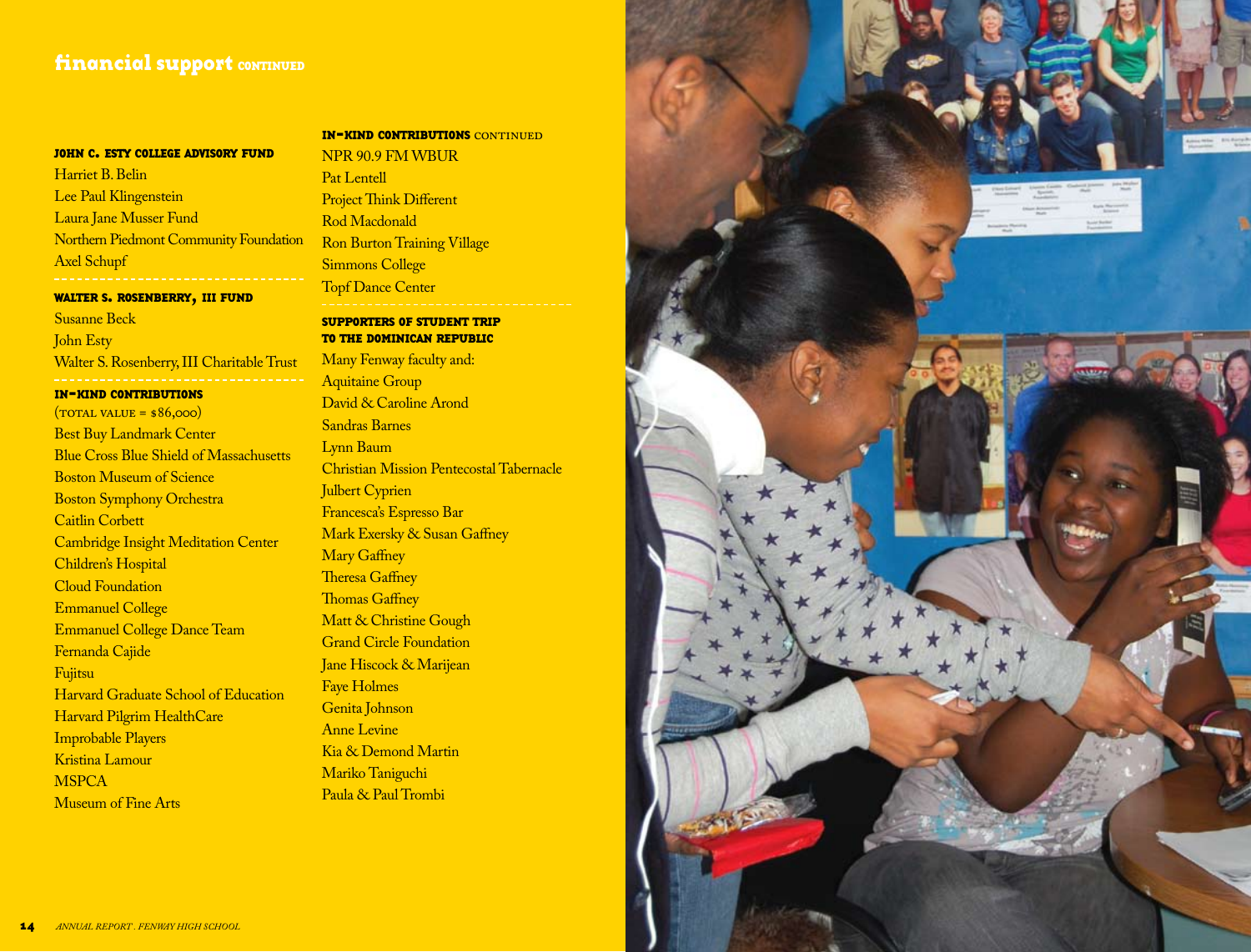## financial summary 06.07



**BUDGET 06.07**  $$2,206,458$  Salaries covered by BPS  $7,068$  Instructional materials covered by BPS 401,525 Non-BPS funds required to fill gap \$2,615,051 TOTAL BUDGET



|           | <b>USES OF NON-BPS FUNDS</b>               |
|-----------|--------------------------------------------|
| \$250,121 | <b>Instruction &amp; Curriculum Review</b> |
| 45,435    | Student Activities                         |
| 56,199    | Professional Development                   |
| 3,355     | Parent Outreach                            |
| 46,415    | General & Administrative                   |
| \$401,525 | TOTAL USES OF NON-BPS FUNDS                |

### INDEPENDENT SUPPORT & REVENUE

---------------------

| \$74,068  | Annual Fund - Individuals             |
|-----------|---------------------------------------|
| 25,500    | Annual Fund - Organizations           |
| 3,612     | Parent Giving                         |
| 108,857   | Program Grants & Restricted Donations |
| 36,275    | Indirect Grants                       |
| 86,000    | In-kind Contributions                 |
| 67,213    | Other Sources                         |
| \$401,525 | TOTAL SUPPORT & REVENUE               |
| 25,034    | Endowment Contributions               |

### <u>zour contribution to fenway's annual fund stands behind the </u> LEARNING EXPERIENCES AND ACCOMPLISHMENTS OF OUR STUDENTS.

Every Fenway graduate leaves high school more thoughtful, competent and prepared for adult life as a result of your support.

TO MAKE A GIFT, send a check, payable to Fenway High School, to: FENWAY HIGH SCHOOL, 174 IPSWICH STREET, BOSTON, MA 02215 ATTENTION: OFFICE OF SCHOOL DEVELOPMENT & PARTNERSHIPS (OSDAP)